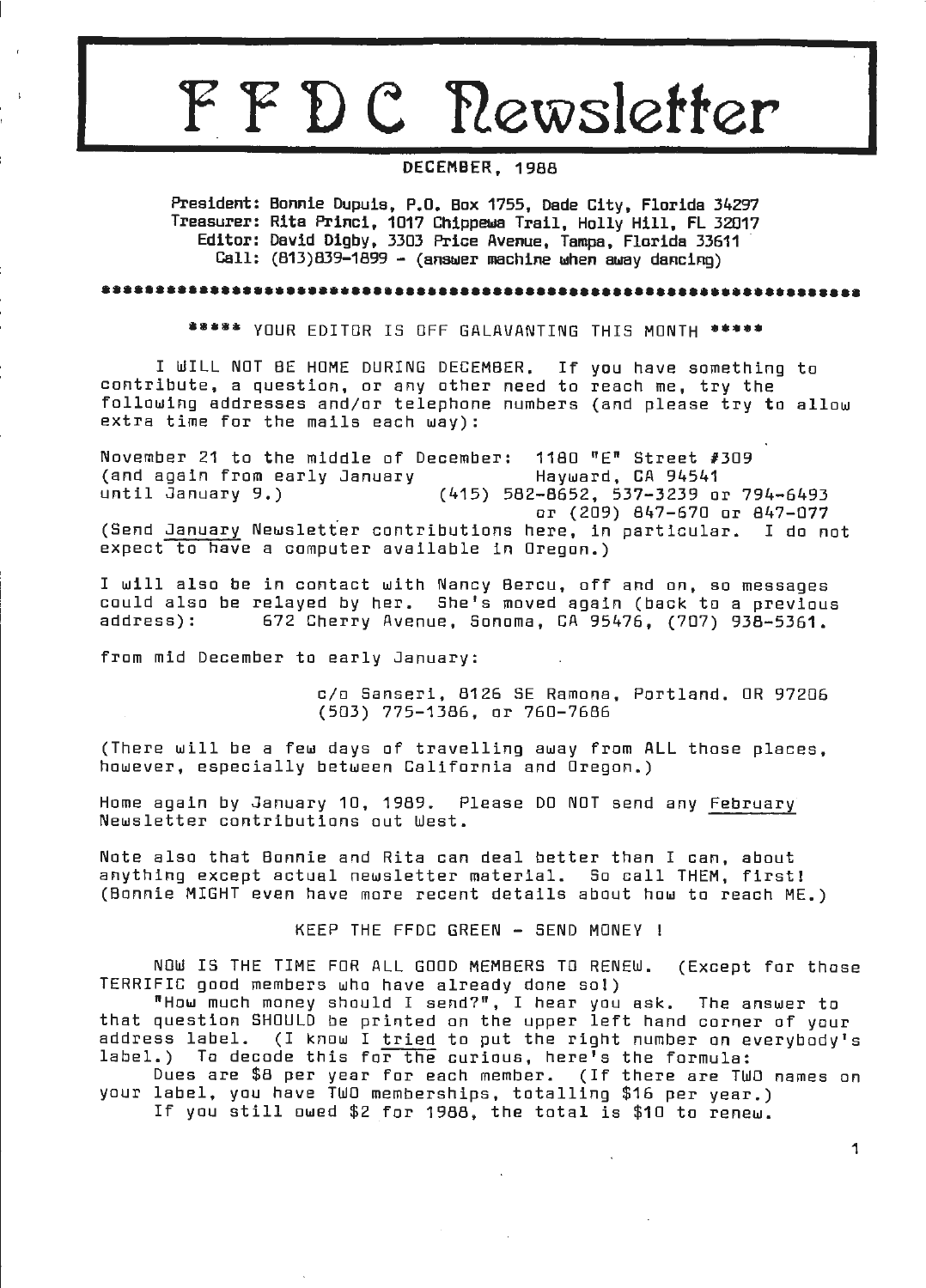#### TAMPA TRIVIA

#### \*\*\*\*\*\* FOLK FEST FLEW HIGH, WIDE **AND FANCY\*\*\*\*\*\***

(But nobody fingered Tiffany, so we're still waiting!) We had a terrific party in Tampa on Saturday, November 12. The Folkfest ran nearly perfectly an Sunday afternoon, and was essentially SOLD OUT. Then the afterparty at Maria's house kept everyone munching and dancing through the late afternoon and early evening. Dur biggest disappointment is that no live microphone was available for the sound track of our video tape. (See Andy's WRAP-UP, below.)

#### BUT TIFFANY TEARDROP STILL ELUDES IDENTIFICATION

At this point, the fate of "Installment O" is quite uncertain. Somehow Tiffany's name was never even mentioned Saturday night, ta my knowledge. Nobody claims to have seen her "signal" from the stage, and Andy's prediction about Tiffany Teardrop at the afterparty was a<br>little more vaque than most folks were hoping for. The only other little more vague than most folks were hoping for. guesses I heard being bandied about were whispered in my ear.

Since I have no authority to judge this "detective game", or to verify the correctness of such guesses, I suppose the only possible verify the correcthess of assh gaesses, i suppose the shig passible<br>resolution would require the presentation of a direct public challange to Tiffany herself, and her public acknowledgement of its accuracy.

ONLY THEN would it be appropriate far ME to either verify or refute such a public claim of authorship. (And it's just possible that Tiffany will have privately asked me ta "waffle" my statements, even in this situation.)<br>even in this situation.) -- David Digby

#### \*\*\*\*\*\*\*\*\*\*\*\*\*\*\*\*\*\*\*\*\*\*\*\*\*\*\*\*\*\* \*\*\*\*\*\*\*\*\*\*\*\*\*\*\*\*\*\*\*\*

#### OFFICIAL FOLKFEST WRAP-UP

"Thank you", to all of you who participated, for putting up cheerfully with the many inconveniences -- such as not being able to see the show itself, and the stuffy attitude of the center staff who wanted everybody to go around the long way, etc. A special thanks to Terry & Gerry, on publicity, for all their work in filling the hall with people, and to David for doing the program insert under tight deadlines.

I think it is important that people give some thought (before camp) to the type of festival that they want in the future. I will try to list, in the January issue, some of the different points of view I have encountered.

To obtain a copy of the video tape (be aware that the tape is missing ambient sound -- applause, foot noise, and the live music that was not miked.):

s. mikeu.).<br>Send your blank tape <u>with your name on the tape label</u> (not just<br>e case) to Andy Pollock, 6104 Webb #1102, Tampa, FL 33615. If on the case) to Andy Pollock, 6104 Webb #1102, Tampa, FL 33615. If you are from out of town, include a self-addressed, stamped envelope. We will make you a copy & mail it back to you.

The Box Office computer is dawn, so I will have to wait until the next issue to report on the dollar outcome.<br>- Andy Pollock –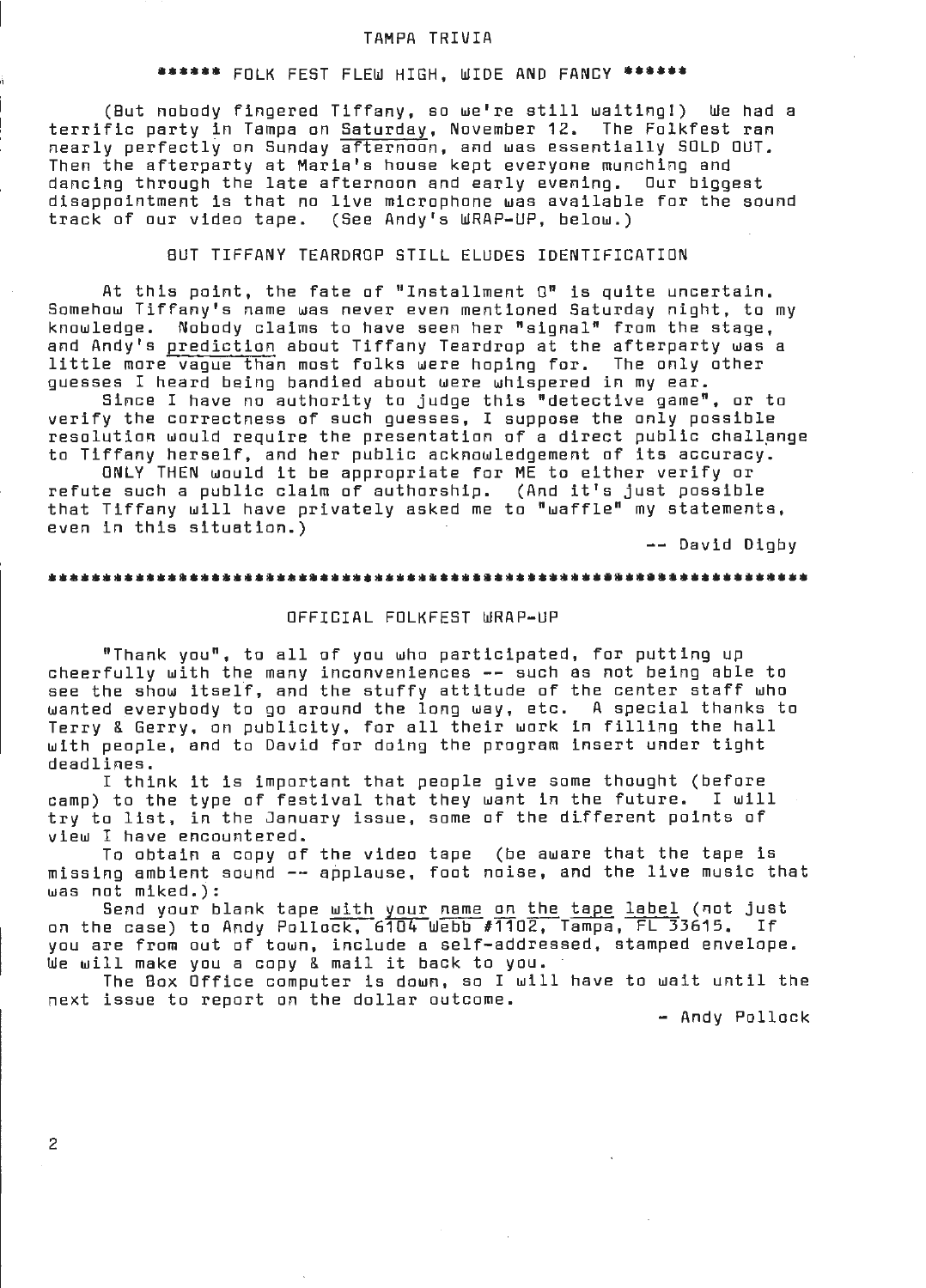How to begin .... that's always the most difficult thing for me when I'm writing. Oh, sometimes the words flow effortlessly, and sometimes I get a brilliantly creative idea right away, but just sometimes. Since this isn't one of them, I'll rely on our relationship and just jump right in with the news.

First, the good news. A big thanks goes to Andy Pollock for handling all the headaches, details, etc. that go along with putting on Folkfest. The Bay area was well represented with groups from Tampa, St. Pete, Sarasota, and our neighbor city of Orlando. We played to a sell-out audience (hurray!). The costumes were flashy, the selections varied, the dancing top-notch, and the after-party scrumptous and fun. Thanks to Maria Pasetti for opening her gorgeous house to us and for hosting the party. If you weren't able to be with us for Folkfest this year, we'd like you to know that the folks who danced did FFDC proud. I hope for the next Folkfest we will have more groups represented. Let's rekindle the enthusiasm. Lets do it again soon! Thanks to the dancers, the crew, and all the people who made Folkfest a success. Thanks again Andy for a super job!!! -- anyone interested in following in his footsteps? (Think about it, I'll ask again during the camp meeting in Feb.)

Speaking of camp, I guess I might as well get on with the bad news. I finally received information from Charlie concerning the camp costs. At the end of last year, he told me that there would be a price increase of probably a few dollars. Well, when the final decisions were made, that few dollars amounted to about \$20. But the bad news gets worse, he told me that he'd adhere to the prices quoted to me in his recent letter but that camp would really cost about \$99 per person next year for just food and lodging. Also in the future, it sounds like the weekend will be a package deal with no discounts for early departures, skipped meals, etc. So, whoever becomes the next president may wish to look around for some other place. However, finding another place may not be so easy. Some of you may remember how \_much effort it took to find this camp, or you may remember how many complaints we had regarding other facilities that we tried....bad floor, bathrooms too far from the cabins, bad food, bugs, dirt, etc. Charlie told me that Camp Ocala was booked solid from Jan. to August and that their prices are cheaper or at least comparable to other state camps. If this is true, we may not be able to do any better price wise. Anyone willing to begin researching **now** so that we can have some specific information to discuss during our camp meeting? Please be on the look out! Or please start saving more than a few shiny dimes in that old sock.

Well as long as we are talking about price, let me explain a little about the flyer. I will be caHing Charlie on Jan. 5 with the exact number of campers that we will guarantee. I'll know this because all of you who are coming will have sent in your money and registration forms postmarked by Jan. 3. Charlie will send me a contract and I'll sign it. These people are guaranteed and no refunds will be given. Yipes! Now I know that there are always a few who drag their feet and can't decide for one reason or another .... so I will call in any extra people on Jan. 20. If I have your check in hand, your space will be confirmed. Now the cook knows how many people to shop and to make meals for. Once again we have to guarantee the money. Well, you may be asking, what if I get sick, my cat dies, I break my leg, or some other emergency arises? The answer to that one is ... sponsor someone else. Give or sell your spot to another folkdancer at whatever refund price you can get. I'm sorry but that's the best I can suggest. Just think, there is probably someone in your group that has never been to camp; you could offer them the golden opportunity to experience folkdancing at its best. You could give a scholarship to camp!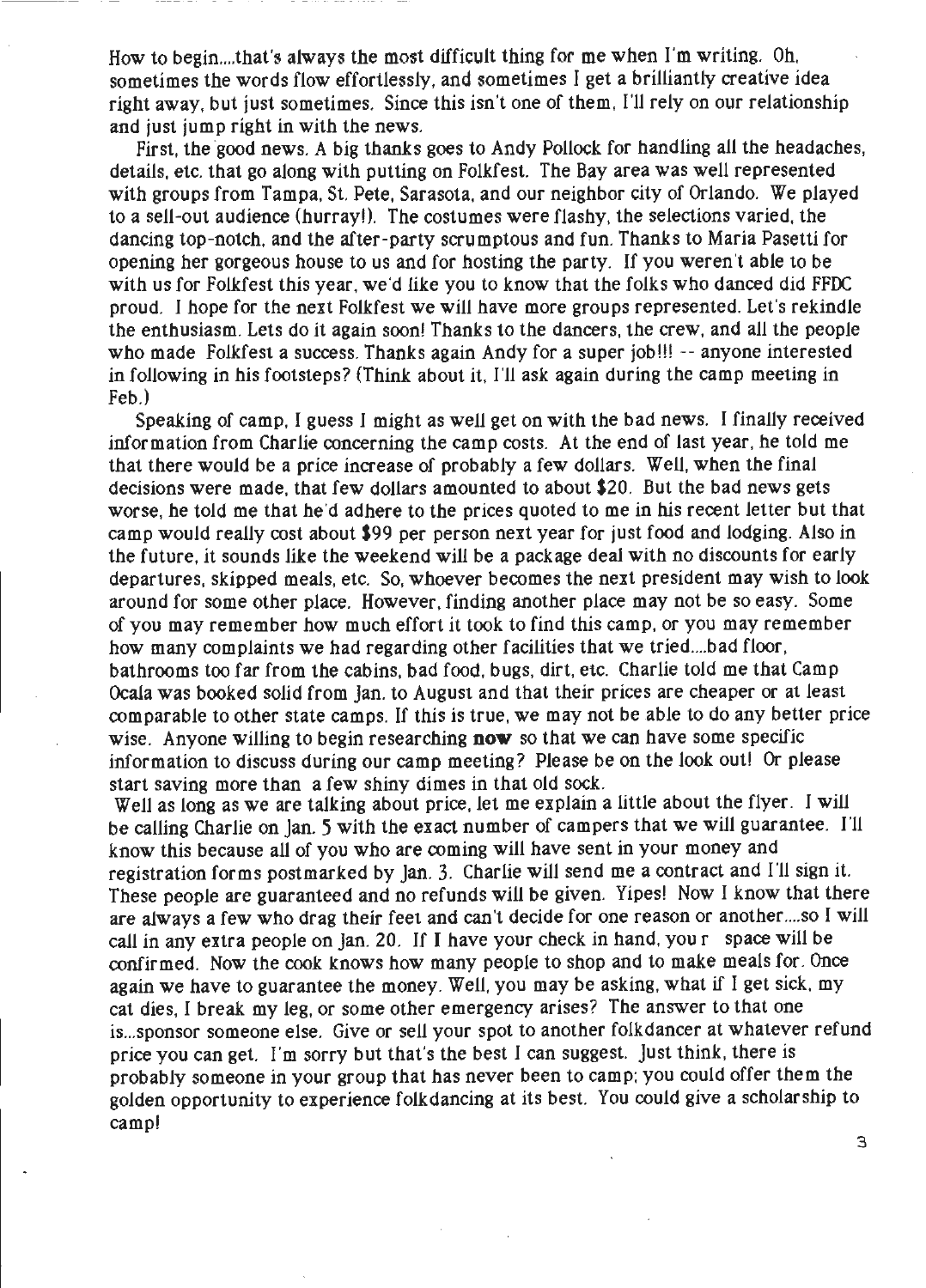Prices for children, 4 years old and over, are covered under the "non-dancer" category listed in the flyer. Please remember that it is the parents' responsibility to supervise children at all times.

Now for some more good news. You will also notice that the registration form includes an opportunity for people to come and join us for the Friday party. You can just show up and pay your money at the door... of course you'll want to bring a pot-luck snack just like the rest of us. **The only time that drop-ins wiU be accepted is for the Friday evening party:** I hope that you will understand that this is a necessary decision based on the new camp rules and contract.

In this month's issue of the FFDC newsletter I've included information about applying for a camp scholarship. Next month I'll print the Do's and Don'ts list for camp including what to bring. Maybe I'll even be able to list the volunteers... we already have offers from John Karris, Craig Whitehead, Pat Henderson, Jeff Flint and Terry Abrahams. (Hope I didn't forget anyone.) I've provided a space for you to list the job(s)--opportunities(s) of your choice. Thanks for pitching in and for your wonderful attitude about camp. Less than 3 months to D-day (Dance-day).

Camp Scholarship Information:

Camp Scholarships will be awarded to one or two individuals who apply and who are selected by the FFOC Committee. Scholarships may be for full camp cost or for half cost depending on the number of applicants and the decision of the committee. Scholarship winners will be expected to "pitch in and help" at camp... duties will not interfere with dancing sessions. If you are interested in applying, you must be a member of FFDC and must submit the following information to **all three** FFDC officers: applications must be postmarked by Dec.  $\mathbf{26}$ , 1988.

l) A completed camp Registration Form ... (mark applying for scholarship across the top).

2) A brief description of your dance history.

3) Reasons that you feel that you'd be deserving of this scholarship (both financial and philosophical ones.)

4) A reference from your local group leader.

5) A reference from a fellow dancer.

6) Future folk dance plans.

We are looking for individuals who have need for a scholarship, are able to get along with fellow dancers, have a desire to increase their dance repetoire, and plan to add in some positive way to their Florida group.

List of Members of Florida Folk Dance Council Paid through 1989:

Frank Cross, David Digby, Kathy Dudek, Millicent W. Goins, Sue Harper, Nicolaas Helfrink, JoAnne Kordas, Steve Kotansky, Jenneine Lambert, David Leone, Joy C. Mershimer, Marie Nelson, Barbara Nicholas, Maria Pasetti, **Mary** Quayle, Lorrie Schumpf, Jack & Linda Seltzer, Connie Walker, Dorothy Wolski, and Donna Young.

(Some of these folks have been paid up LONG in advance. Thanks again!)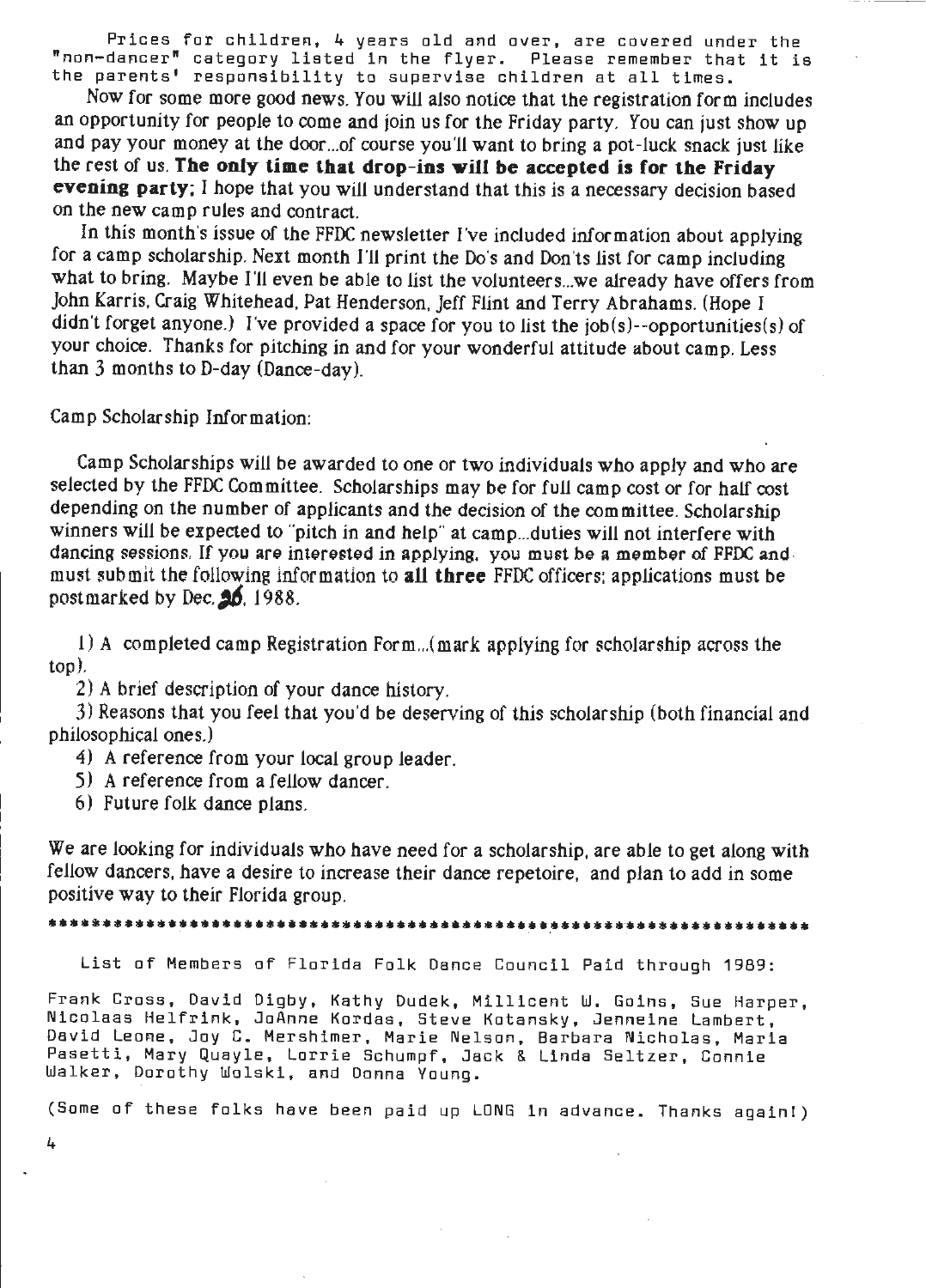#### "SPECIAL EVENT" **ANNOUNCEMENTS**

December 4 - Pasco-Hernando Community College West, 3pm, Frula, Yugoslav dance company. (B13) B47-5313

December 17 - Gainesville, Dldetime Dance - 8 pm, (Teaching at 7:30) \$3. Nprtheast Rec Center, 516 NE 2nd Ave. (904) 495-2243

December 27-January 1, 19B9 - Micanope Music and Dance Camp at Camp Ocala. Contact Micanope Music & Dance Camp, PO Box 12135, Gainesville, FL 32604 - or call (904) 495-2243.

January 21 - Gainesville, Dldetime Dance - B pm, (Teaching at 7:30) \$3. Northeast Rec Center, 516 NE 2nd Ave. (904) 495-2243

February 17-20, 19B9 - FLORIDA FOLK DANCE CAMP at Camp Ocala, starring Steve Kotansky (Greek, Hungarian) & Nicolaas Helfrink (Roumanian)

February 17-19 - the annual St Petersburg International Folk Faire June 21-July 10 - Yugoslavia Tour with the Babiaks (B13) 966-1B47 July 15-22 - Seven day Folk Dance Cruise on the St Lawrence Seaway July 30-Aug 13 - Fourteen day Alaska Folk Dance Cruise (both via Melvin Mann, (415) 526-4033

#### \*\*\*\*\*\*\*\*\*\*\*\*\*\*\*\*\*\*\*\*\*\*\*\*\*\*\*\* \*\*\*\*\*\*\*\*\*\*\*\*\*\*\*

### AS THE OPANCI HOP-STEP-STEP: INSTALLMENT 7 by Tiffany Teardrop

The airplane landed smoothly on the runway at the Port Snodhill International Airport. Ethel Ann Arbuckle-Arkan, still clutching her purse and the pair of panel which were all she had with her when she left Bulgaria, deplaned and made her way to the parking garage. In the exact spot where she and Alex had left his car that fateful July morning Ethel Ann found her car waiting for her just as Richard Racenica had promised. In the glove box was money to pay for the<br>parking, As Ethel Ann drove out of the airport, she wondered As Ethel Ann drove out of the airport, she wondered momentarily how her car had gotten to the airport, what had happened to Alex's car, and who had put the money in her glove box. still in a daze from everything that had happened, she did not dwell on these questions for long; she simply drove home, fell into bed and slept for 4B hours.

When Ethel Ann awoke, she decided to spend a few days at home just thinking about what she was going to do with her life. Since she and Alex had run off without so much as a "seeyoulater", Ethel Ann assumed quite rightly that she was now among the unemployed, so she would have plenty of time for thinking.

Three weeks later, Ethel Ann decided that the time had come to face up to reality and get on with life. She was bored with sitting at home and was sick of pizza. Besides, the Checkers delivery man was at nome and was sick of pizza. Besides, the checkers delivery man w<br>a little strange and she didn't want him coming to her door anymore.

Ethel Ann managed to get a job as a waitress at a greasy spoon called "Aunts a nd Uncles." This wasn't much of a job, but it paid the rent and would put food on the table until she found something better.<br>She was even thinking of going to back to college although she wasn't sure what she would study.

The next Friday, Ethel Ann decided it was time to return to folkdancing. The opanci that Alex had given her were still in her car and were almost begging to be used. Ethel Ann couldn't figure out what it was, but there was something SPECIAL about those opanci--something other than the curly toe or the fact that Alex had given them to her.

(continued on next page)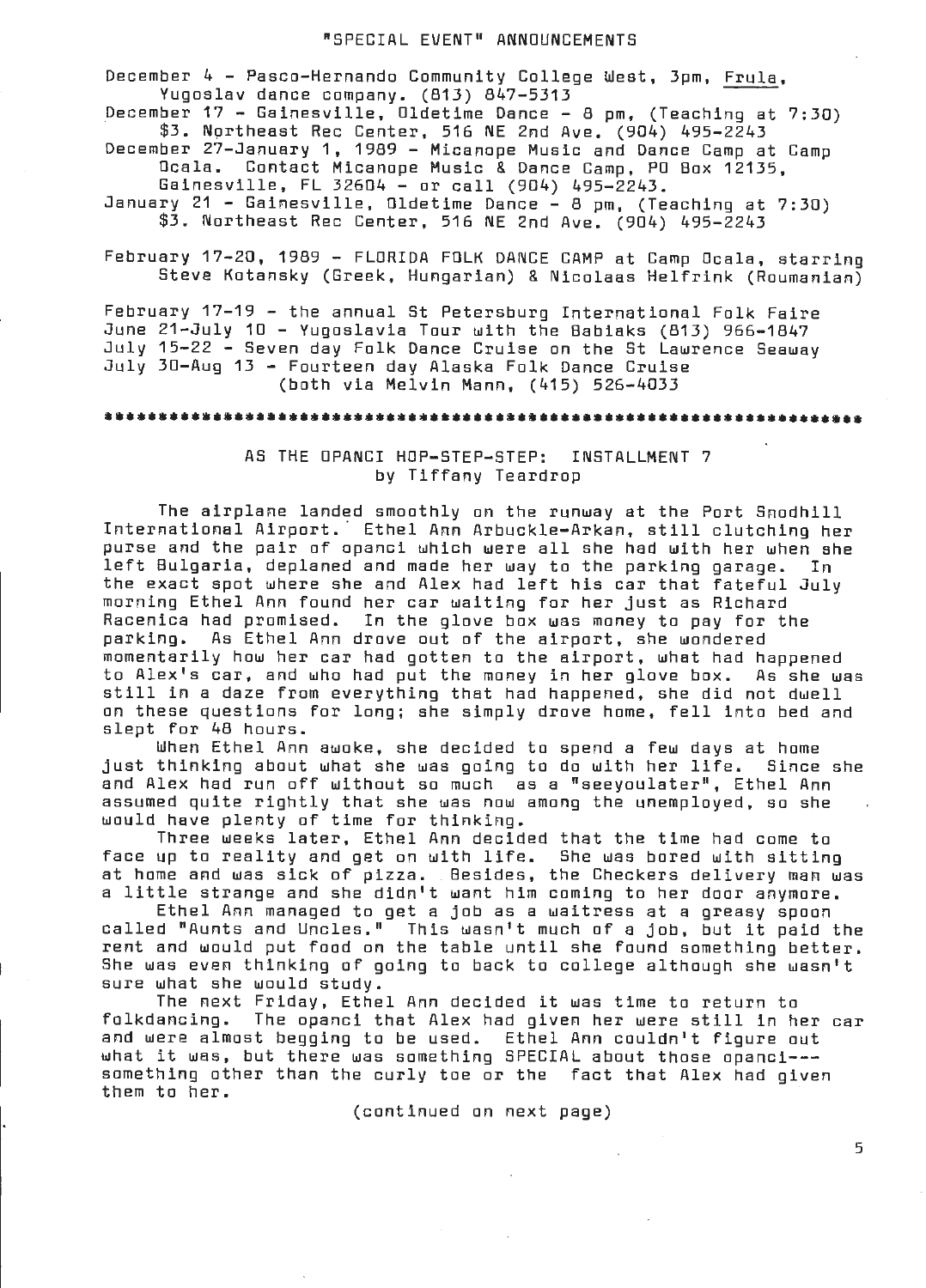#### (continued from previous page)

Everyone at the Opaville Folk Dance Club was glad to see Ethel Ann. They had been worried about her. There had been all kinds of rumors going around since she and Alex had run off together. These rumors going sround since she and Alex had run off together. These<br>rumors ranged from the typical ALEX WAS A JERK WHO MADE HIS CONQUEST AND DUMPED HER IN BULGARIA, or the variation of this that ETHEL ANN WAS A JERK WHO MADE HER CONQUEST AND DUMPED HIM IN BULGARIA, to the bizarre that ALEX WAS A PSYCHOTIC WOMAN HATER WHO HAD KIDNAPPED POOR ETHEL ANN AND WAS DOING UNSPEAKABLE THINGS TO HER, or its variation that ETHEL ANN WAS A PSYCHOTIC MAN HATER WHO HAD KIDNAPPED ALEX AND WAS DOING UNSPEAKABLE THINGS TO **HIM.** In any event, they were glad that Ethel Ann was back so that she could clear up this mystery. Unfortunately, Ethel Ann wasn't talking. She was just dancing. She really danced well in her new opanci, too. Everyone noticed that there was something SPECIAL about them.

Later on that evening, Annabelle Arkan arrived with Norbert "They, ve become quite an item since you've been away," explained Miriam Mayim to Ethel Ann. "Annabelle told Vivian that after all that time in the Yukon, she was ready for a serious commitment. It looks like things might work out for her and Norbert."

"That would be nice," said Ethel Ann.

Just then, Annabelle came up to Ethel Ann. "It's so good to see you," Annabelle said. "What beautiful panel you have!"

"Thank you," said Ethel Ann, "Alex gave them to me." She felt<br>awkward. She wanted to tell everything to Annabelle. but didn't kn She wanted to tell everything to Annabelle, but didn't know where to begin. She just felt she owed Annabelle some explanation. She wasn't going to have a chance to do much explaining, however,

because Annabelle suddenly became very excited and said, "Alex gave them to you?! Quick! Come with me!" She then dragged a very much astonished Ethel Ann to the bathroom. "Hurry!" she whispered, "Give me the left panel." Ethel Ann, in a stupor, obeyed and watched in horror as Annabelle pulled a penknife out of her purse and began splitting the seam of the beautiful curly toe.

"What are you DOING?" cried Ethel Ann.

"SHHH," said Annabelle, "Here it is." She pulled a tiny roll of film out of the toe as Ethel Ann's eyes widened. "Please don't say anything to anyone," said Annabelle. "You see, I work for the AFF, too. I received a message from HQ that you would have this information, but that you wouldn't know where it was. As soon as you said Alex had given you the opanci, I knew that had to be the hiding place."

Ethel Ann was stunned.

"Come on, "said Annabelle, "Let's go back and dance. We've got to act **like** nothing has happened."

"Oh, sure," said Ethel Ann. "Like no one's going to notice my ripped up opanci."

"Wait here," said Annabelle. She went outside and came back with another pair of opanci. "I always keep a spare pair in my car," she said, "You never know when you might need one." It even had a CURLY TOE.

That evening during the last dance, everyone received a big surprise. Who should come staggering in but none other than ALEX ARKAN himself. Ethel Ann broke out of the line and ran up to him . She noticed that he was somewhat plumper than when she had seen him ane muticeu that he was somewhat plumper than when she had seen him<br>last, and he looked very bedraggled, but he was still the ABSOLUTELY MOST GORGEOUS HUNK she had ever seen.

Ann. **"Alex,** I'm so glad you're safe! What happened?" asked Ethel

"I'll tell you later," he replied, "It's a LONG story." (continued on next page)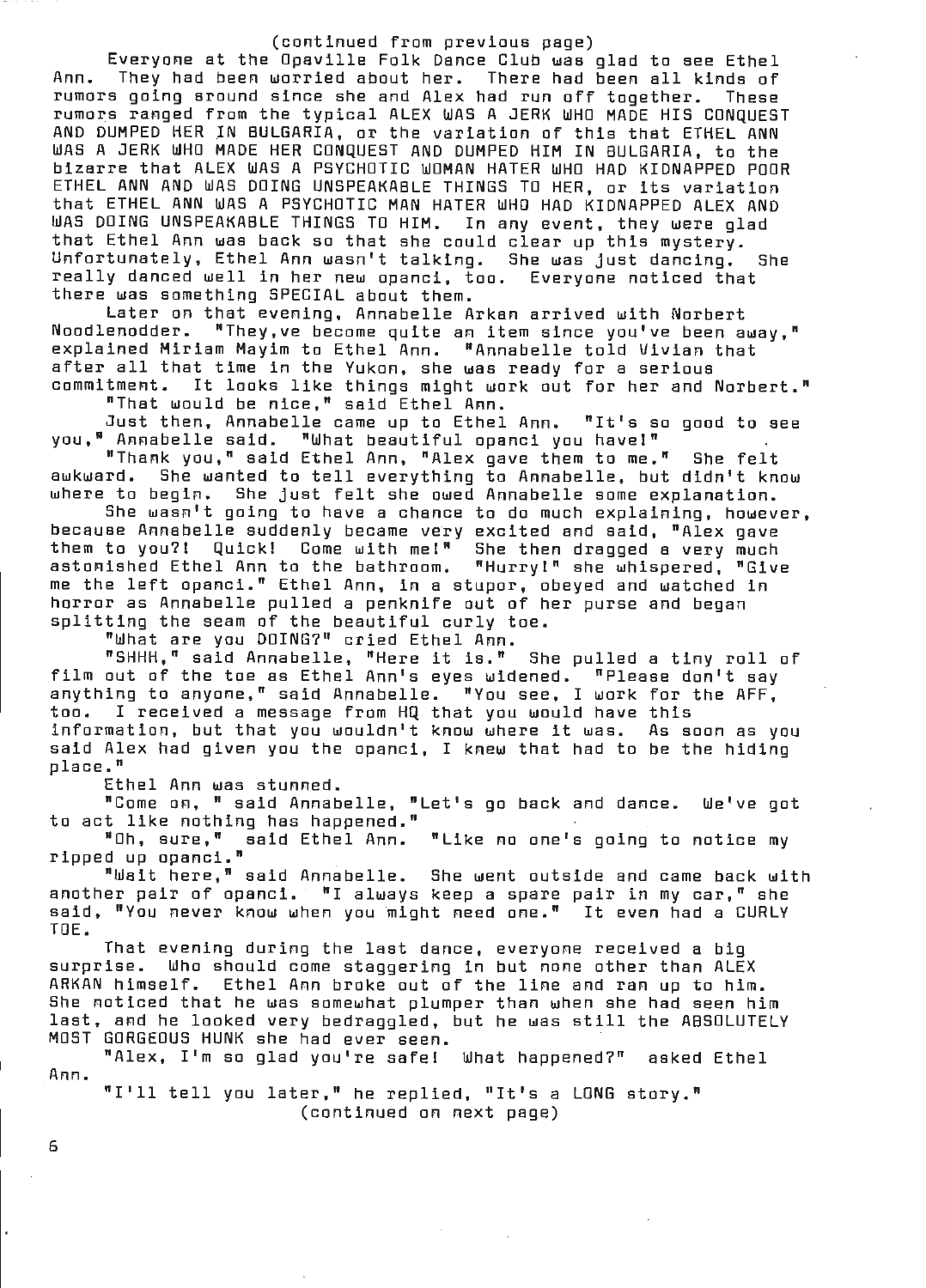#### (continued from previous page)

This concludes another installment, Fellow Folkdancers. And as we end this installment, we wonder, what could all those other folkdancers be thinking as they watch Ethel Ann and Alex's reunion? What other rumors will be spread as a result of this evening's events? What happened to Alex in Bulgaria? And what about Annabelle and Norbert? Will things really work out for them? Don't miss the next exciting installment, and remember, always keep a spare pair of opanci in your car. You never know when you might need one. I remain yours faithfully,

Tiffany Teardrop

(And we can also wonder just what IS the singular form of "opanci", anyway? Any linguists out there? After all, this is not Latin or Greek or some other language that simply EVERYONE understands! - Ed.)

## WE'RE ALL GOING CAMPING, TRA LA, TRA LA (to an old, familiar tune)

We're all going camping, tra la, tra la, We're going out camping, tra la, tra la, There's Nic-o-laas Helfrink, Steve Ko-tansky, and a lot of good food, and old friends to see.

You won't want to miss it, so start right now, collect all your para-pherna-lia, your costumes, pajamas and sleep-ing bags, and a good healthy dose of nostal-gia!

(Homework assignment: Everyone write another verse. We'll sing them all at the midnight campfire. Hopefully, we'll recover our right minds by morning!)

Yes, the secret is out. Start packing your opanci and kolo belts!

#### SHOULD WE PLAN THE AGENDA FOR THE 'CAMP MEETING'?

Andy has suggested that we collect our ideas about future Folk Fests, and Bonnie has asked for some research about new places to hold camp. Please do some thinking ahead of time, so we can get more done in less time at our one "official" annual meeting. Are there other plans, problems and/or suggestions that would also benefit from advance exposure and discussion before the meeting? Please send all such stuff to me (in California) in time for the December 15 deadline.

In the meantime, get busy and send in your money for camp and membership renewal. If you renew in time for camp, YOUR name will appear in the next membership roster, to be published in the March issue. Then you can look up all those new friends you are going to make at camp! ------- - - David



Hear Ye, Hear Ye...the festivities are closer than  $\bigwedge_{\mathbf{y}}\bigwedge_{\mathbf{y}}$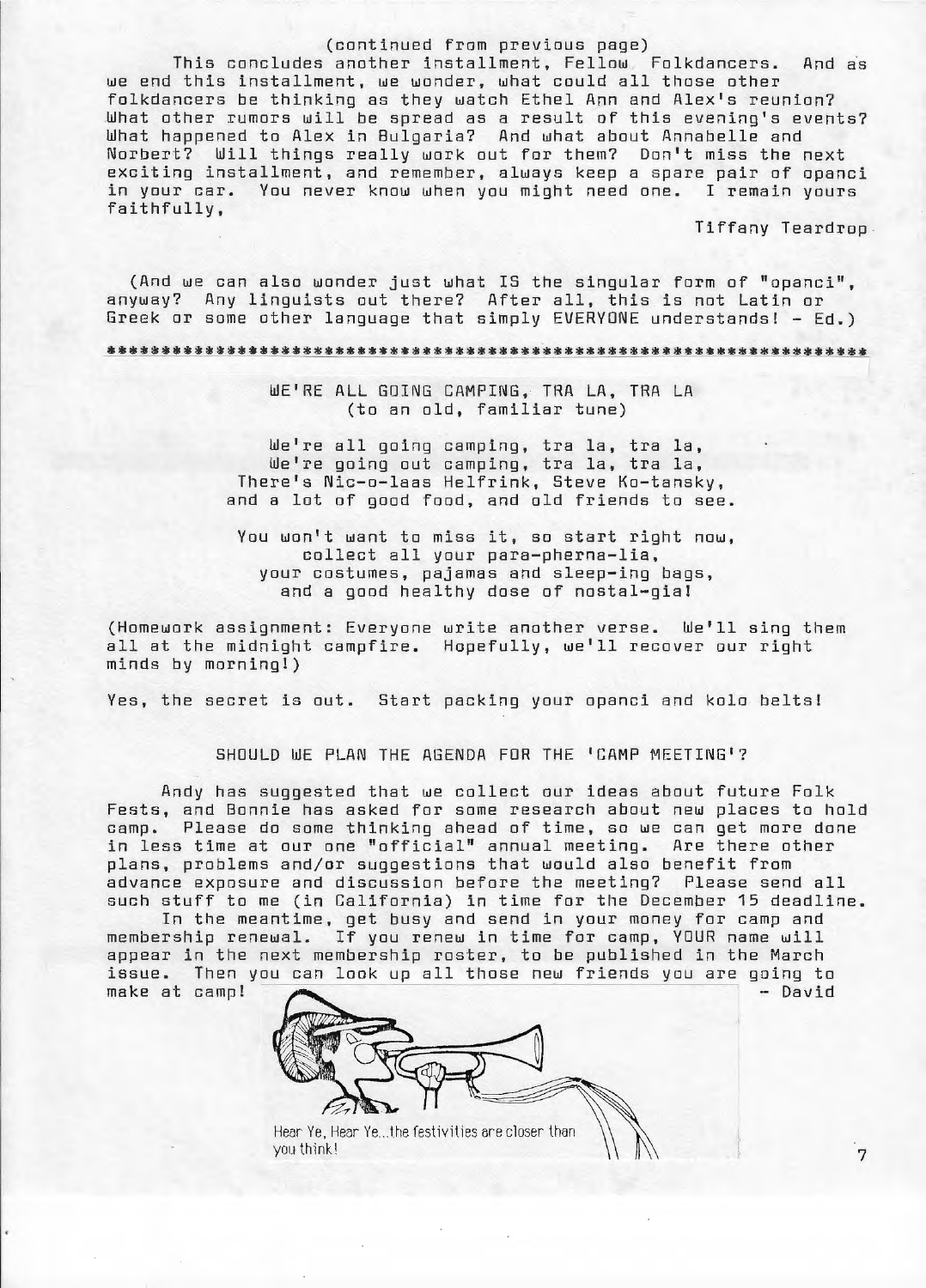#### THE TALLAHASSEE TATTLER TELLS ALL

Those of us at the Tallahassee Folk Dancer's Club bid you<br>greetings, We wish to let you know of some recent changes in f We wish to let you know of some recent changes in the club's operations:

New place of meeting: FSU Union (The Florida Ballroom) (We still sometimes meet at the Lafayette Community Center)

New officers were recently elected:

| President                  | Michael Lobato |
|----------------------------|----------------|
| Drava Director             | Pat Pierratte  |
| Program Coordinator        | Lee Burgess    |
| Treasurer                  | Bob Weinstein  |
| Asst. Treasurer            | Michael Redig  |
| Secretary                  | Glenn Stewart  |
| Costume Manager<br>$\cdot$ | Nancy Redig    |

Best regards - Glenn Stewart

(We presume it's still Fridays, from 7:30 to 10 PM, right? - Ed.)

# MOUSE **MUSINGS**

The threats of bodily harm if I don't send in a column for this month have now outnumbered the theats of harm if I do, so here goes again.

Orlando has had its busiest performance season ever, with shows just about every weekend, from September through November, and several weeknight events as well. And we're tired.

Dur regular Thursday night sessions are going strong, the attendance level has remained conslstantly double last years numbers. We are looking forward to some building renovations, including rewiring. Who knows -- maybe even air-conditioning that works!

This was written on FolkFest Sunday, so that it could be given to David in time for the deadline, before David and the deadline wander off to Oregon and California for the holidays. It was great seeing old friends again, meeting new friends, having our spirits uplifted on and off the best stage ever, and just having fun.

We missed many folks from Pensacola to Pennecamp and paints in between. This is supposed to be our annual statewide gathering, and if distance does keep some groups away, let's at least hear from them on these pages.

Thanks to David for putting me up overnight at the Digby Hilton, Maria for her party, and all the other great hosts in the Tampa area. - Larry Wartell

### 

#### SARASOTA SIZZLERS

Dejan Simeonowski is still expected to arrive in December, from Belgrade, to complete plans for his summer tour to Yugoslavia.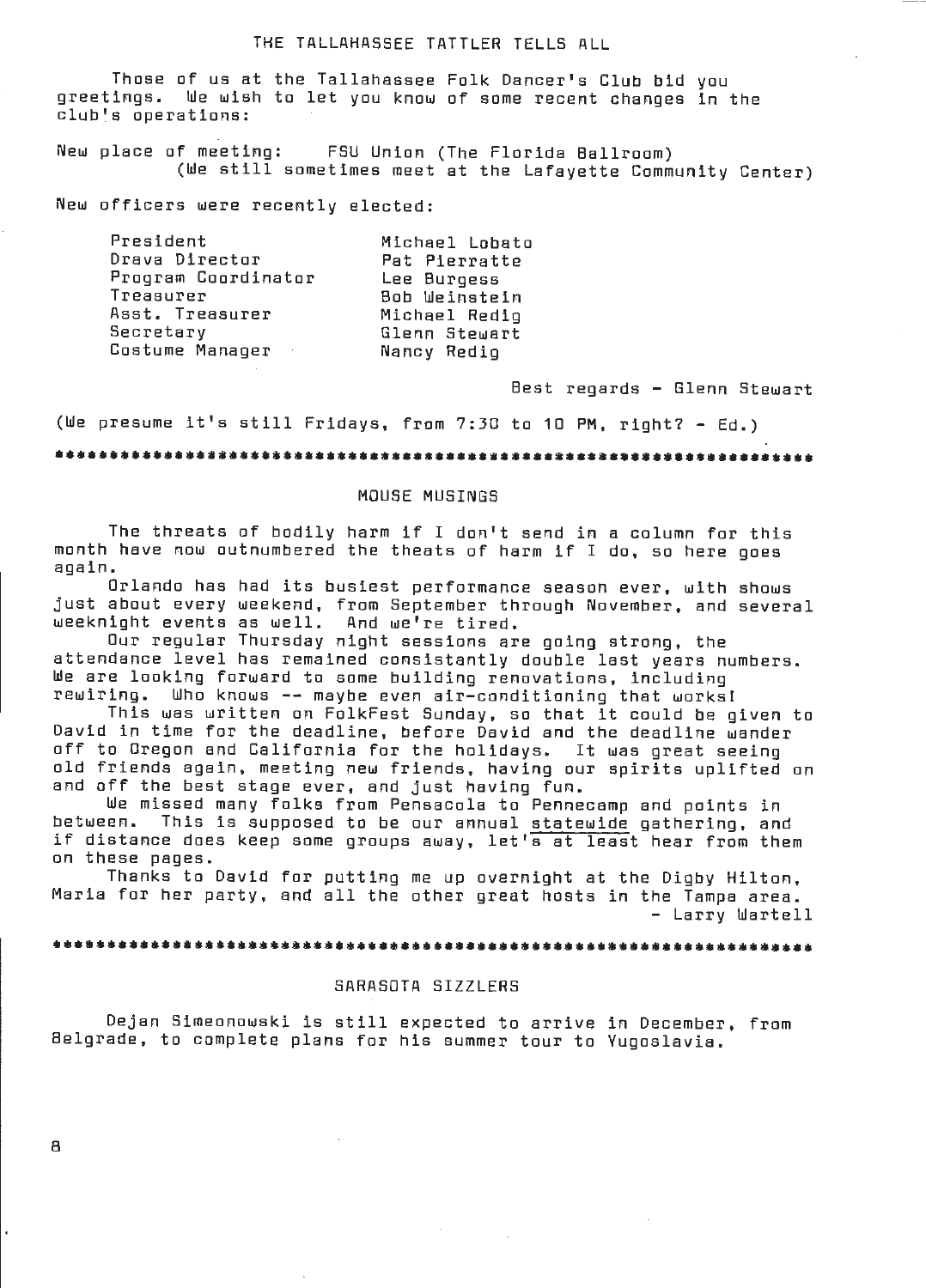